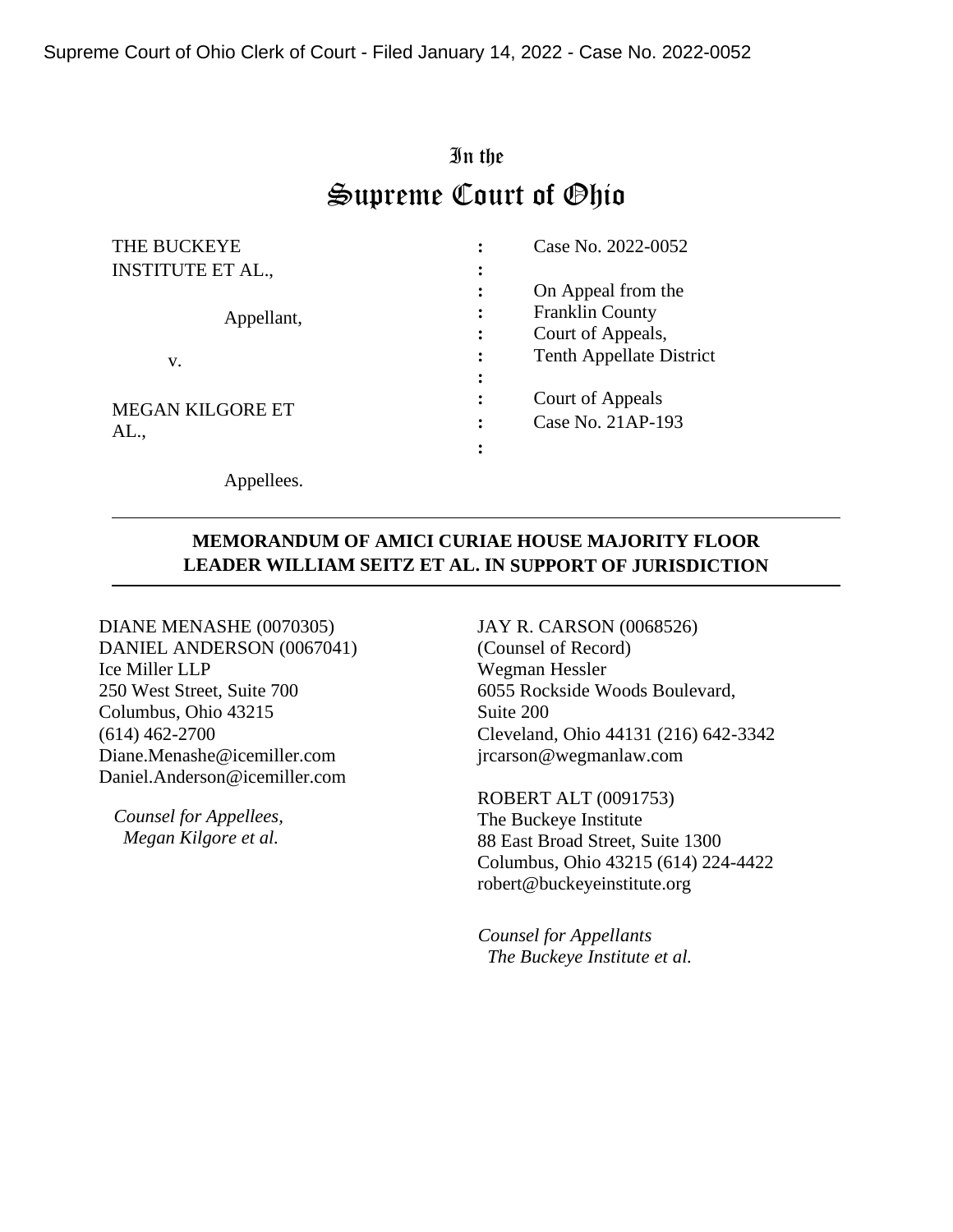ALLISON DANIEL (0096186) JULIE M. PFEIFFER (0069762) Ohio Assistant Attorney General 30 East Broad Street, 14th Floor Columbus, OH 43215 (t) 614-466-2872 (f) 866-422-9192 Allison.Daniel@OhioAGO.gov Julie.Pfeiffer@OhioAGO.gov

*Counsel for Attorney General, David Yost* 

THOMAS M. ZAINO (0041945) (Counsel of Record) STEPHEN K. HALL (0069009) RICHARD C. FARRIN (0022850) Zaino Hall & Farrin LLC 3600 Huntington Center 41 S. High Street Columbus, Ohio 43215 (t) 614-326-1120 (f) 614-754-6368 tzaino@zhftaxlaw.com shall@zhftaxlaw.com rfarrin@zhftaxlaw.com

*Counsel for Amici Curiae, William Seitz et al.*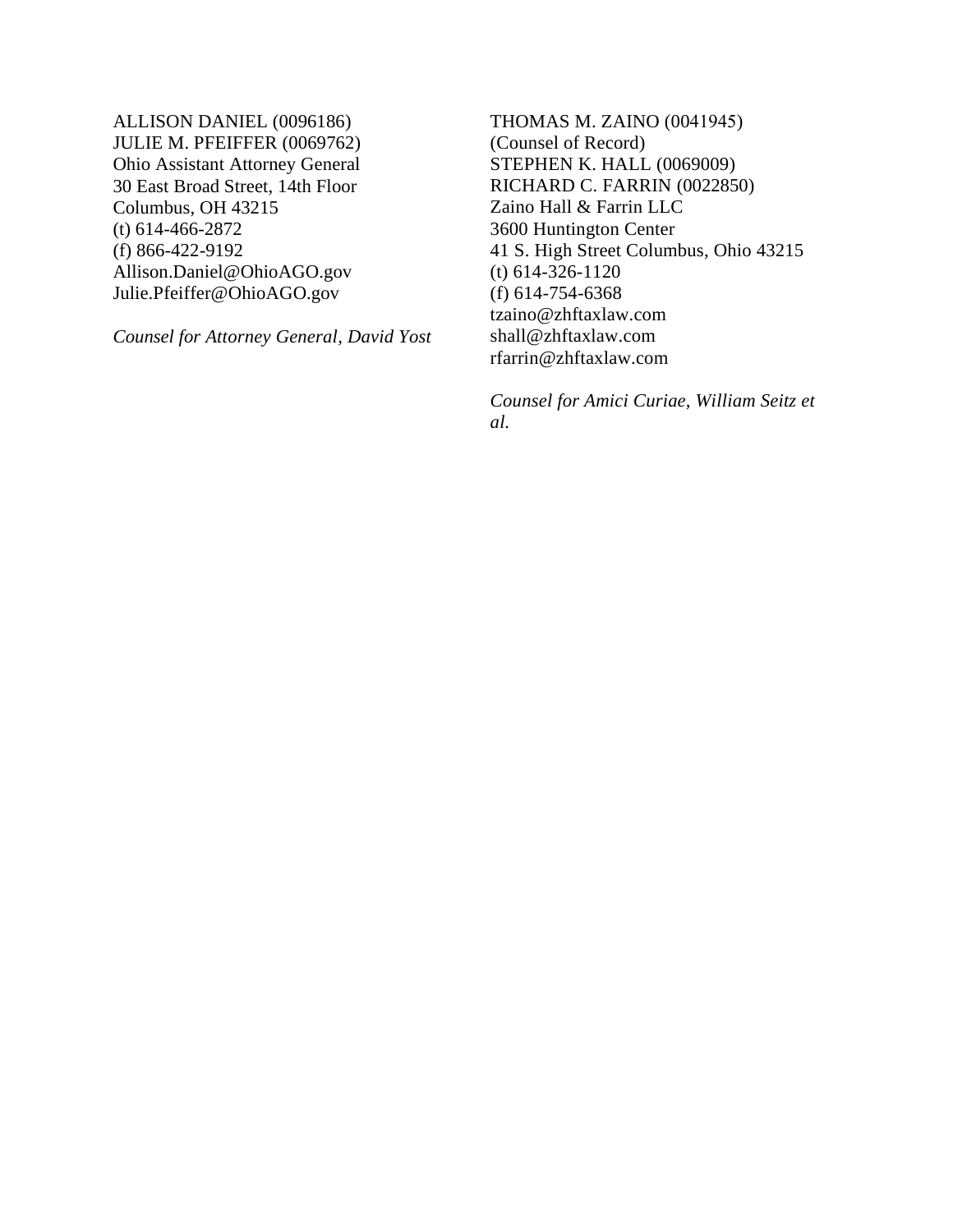## **TABLE OF CONTENTS**

|    | STATEMENT WHY THIS CASE INVOLVES A MATTER OF PUBLIC OR GREAT<br>GENERAL INTEREST AND A SUBSTANTIAL CONSITUTIONAL                                                                                                                                                                                                                                                          |
|----|---------------------------------------------------------------------------------------------------------------------------------------------------------------------------------------------------------------------------------------------------------------------------------------------------------------------------------------------------------------------------|
|    |                                                                                                                                                                                                                                                                                                                                                                           |
|    |                                                                                                                                                                                                                                                                                                                                                                           |
|    | While the Tenth District Court of Appeals properly determined that the General Assembly<br>had authority under the Ohio Constitution to enact Section 29 of Am. Sub. H.B. 197, the<br>Court of Appeals failed to properly interpret and apply the technical language of Section<br>29, which applies only to the withholding obligations of employers and not to where an |
| 1. |                                                                                                                                                                                                                                                                                                                                                                           |
| 2. |                                                                                                                                                                                                                                                                                                                                                                           |
| 3. |                                                                                                                                                                                                                                                                                                                                                                           |
| 4. | R.C. 718.011(B)(2), sometimes referred to as the "preponderance of the day" test, highlights<br>that the term "day" only applies in the context of withholding because without it one minute<br>spent working in a municipality could count for being one "day" for purposes of the 20-Day                                                                                |
| 5. |                                                                                                                                                                                                                                                                                                                                                                           |
| 6. | Columbus and the Court of Appeals have ignored the technical meaning of the words used                                                                                                                                                                                                                                                                                    |
| 7. | Columbus' and the Tenth District's Interpretation and Application of Section 29 of Am.<br>Would Have<br>Unintended Consequences<br>Sub.<br>H.B.<br>197<br>Amidst<br>the                                                                                                                                                                                                   |
| 8. | R.C. $718.01(B)(2)$ states that no Ohio municipality may tax a non-resident on                                                                                                                                                                                                                                                                                            |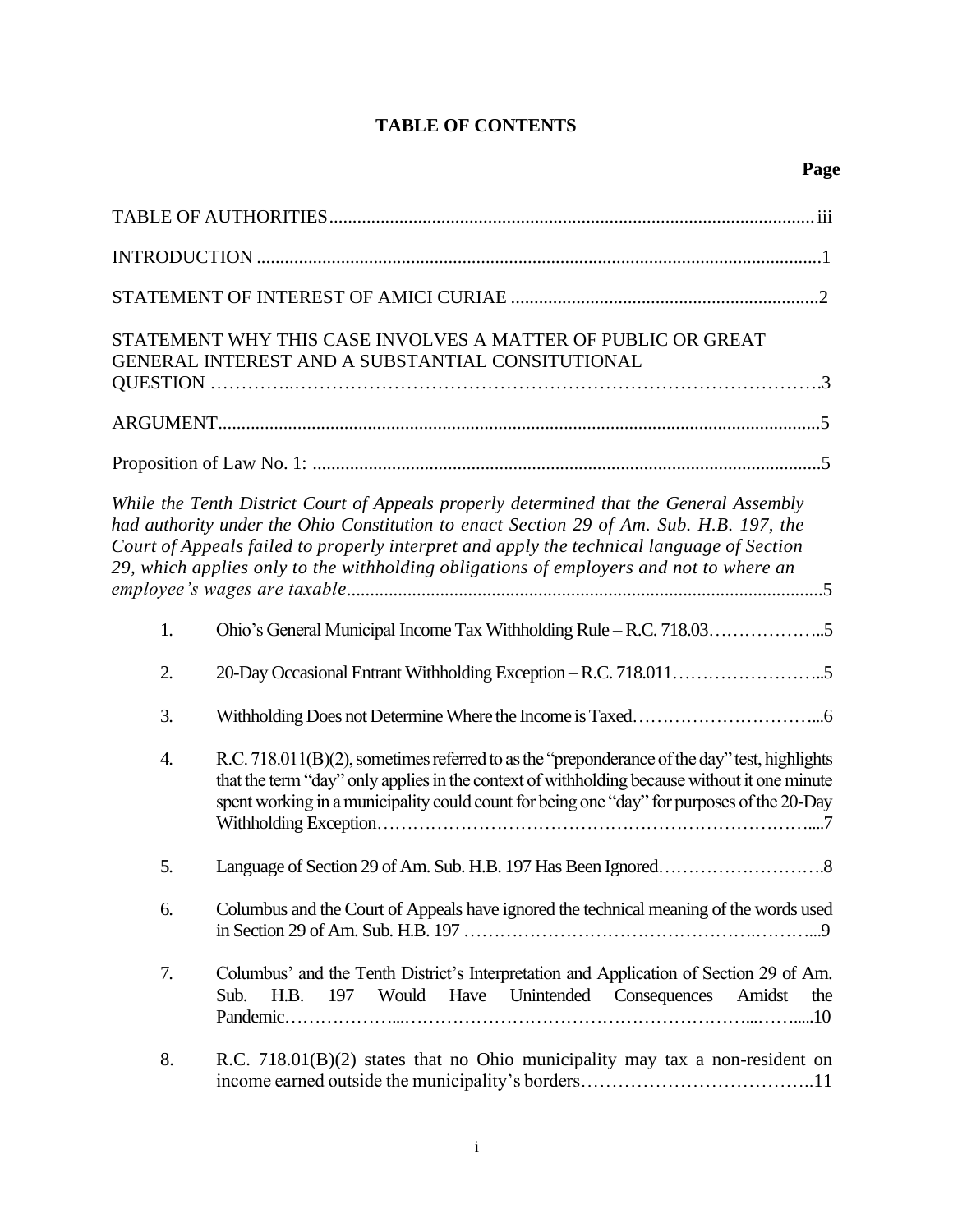| 9. | Section 29 of Am. Sub. H.B. 197 was an express act of limitation, under the Ohio<br>Constitution Art. XIII, Sec. 6 and Art. XVIII, Sec. 13, limiting the ability of the<br>home/bedroom communities to require employers to withhold tax to the<br>home/bedroom communities after working from home during the Pandemic for |
|----|-----------------------------------------------------------------------------------------------------------------------------------------------------------------------------------------------------------------------------------------------------------------------------------------------------------------------------|
|    |                                                                                                                                                                                                                                                                                                                             |
|    | Under the Due Process Clause of the Ohio and U.S. Constitutions, and the Ohio Supreme<br>Court's Decision in Hillenmeyer v. Cleveland Bd. of Rev., an Ohio municipality may not tax                                                                                                                                         |
| 1. |                                                                                                                                                                                                                                                                                                                             |
| 2. | Three other municipal income tax cases, <i>Wardrop</i> , <i>Vonkaenel</i> , and <i>Tolliver</i> ,<br>conclude that employees may only be taxed by municipalities on the income earned                                                                                                                                       |
|    |                                                                                                                                                                                                                                                                                                                             |
|    | <b>CERTIFICATE OF SERVICE</b>                                                                                                                                                                                                                                                                                               |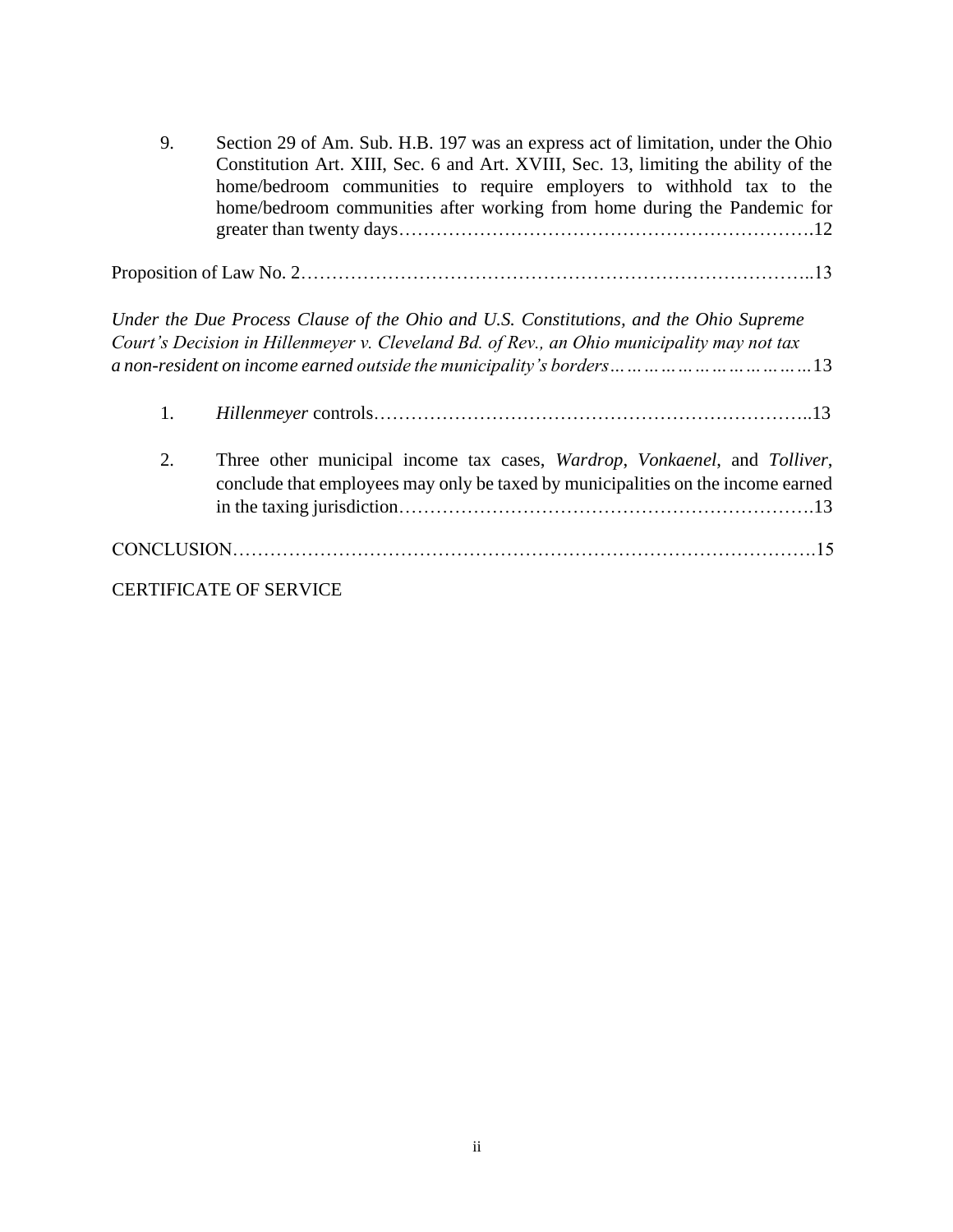# **TABLE OF AUTHORITIES**

| <b>Cases</b><br>Page(s)                                                                     |  |
|---------------------------------------------------------------------------------------------|--|
| <b>Supreme Court of Ohio</b>                                                                |  |
|                                                                                             |  |
| Gesler v. Worthington Income Tax Bd. of Appeals, 138 Ohio St.3d 76, 2013-Ohio-498613        |  |
| Hillenmeyer v. Cleveland Bd. of Rev., 144 Ohio St.3d 165, 2015-Ohio-162313                  |  |
| <b>Ohio Courts of Appeals</b>                                                               |  |
| Stephen W. Vonkaenel v. City of New Philadelphia, Ohio, 01-LW-0360, 2000AP 04 0041 (5th     |  |
| Wardrop v. City of Middletown Income Tax Rev. Bd., 2008-Ohio-5298, CA2007-09-235 (12th      |  |
| <b>Ohio Board of Tax Appeals</b>                                                            |  |
| Tammy Aul Jones v. City of Massillon, BTA No. 2018-2173 (Mar. 29, 2021), 2021 WL 12703056,7 |  |
| <b>Ohio Statutes and Constitutional Provisions</b>                                          |  |
|                                                                                             |  |
|                                                                                             |  |
|                                                                                             |  |
|                                                                                             |  |
|                                                                                             |  |
|                                                                                             |  |
|                                                                                             |  |
| <b>Other Authorities</b>                                                                    |  |
|                                                                                             |  |
|                                                                                             |  |
|                                                                                             |  |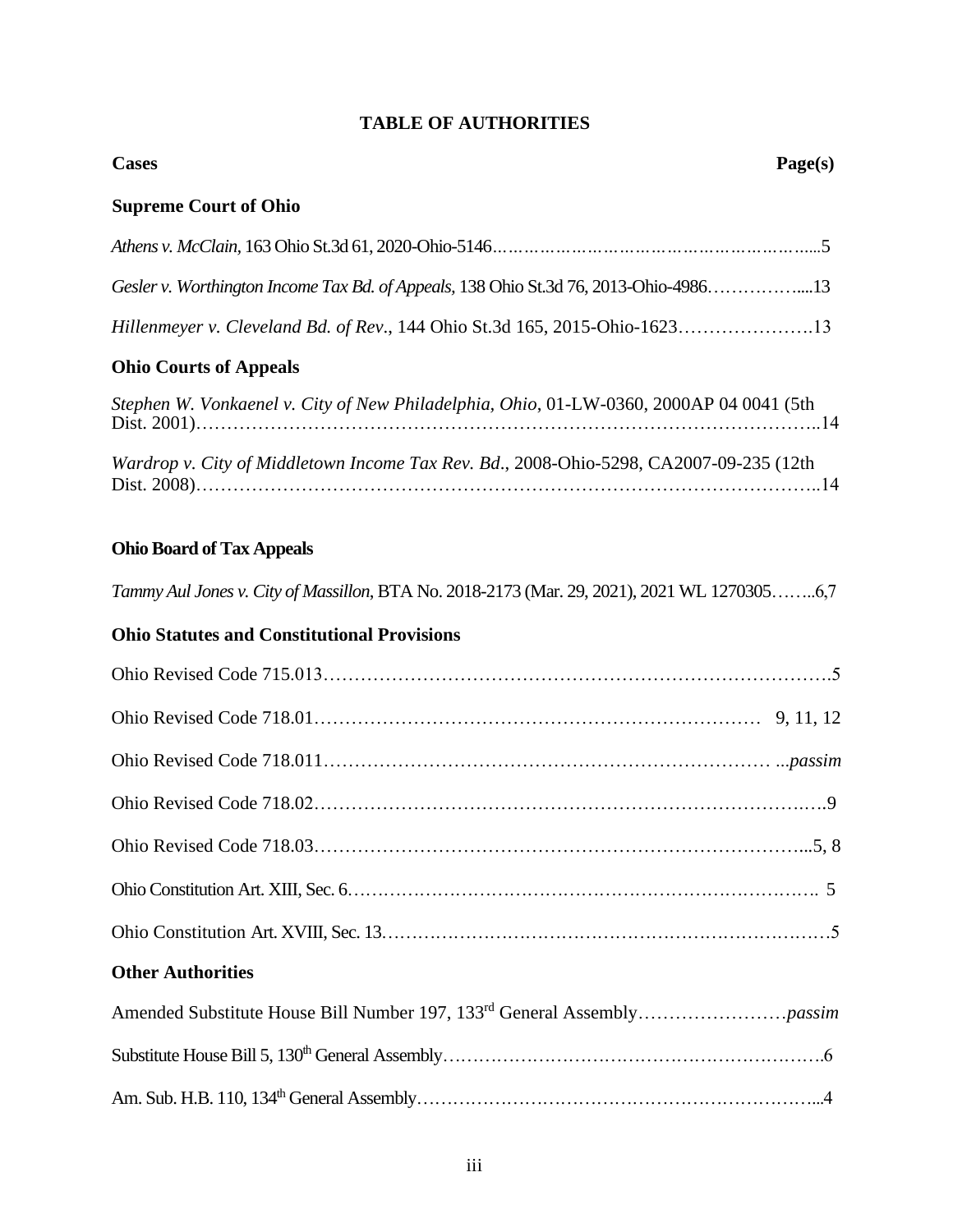#### **INTRODUCTION**

When the COVID-19 Pandemic ("Pandemic") hit the United States in March 2020, Ohio government authorities reacted swiftly to take steps intended to control and limit the spread of the COVID-19 contagion. On March 9, 2020, Governor Mike DeWine issued Executive Order 2020-01D declaring a state of emergency due to the Pandemic. In response to this declaration, beginning on March 22, 2020, Dr. Amy Acton, Director of the Ohio Department of Health issued the first in a series of Director Stay-at-Home Orders, which ordered all persons to stay at home unless engaged in essential work or activity. At the time, it was generally expected the Orders would last only a couple of months.

Ohioans and Ohio businesses strived to comply with the Director's Orders. Although excepted from the Stay-at-Home Order, many businesses that were engaged in essential work (such as employees of insurance companies, financial institutions, and law and accounting firms) voluntarily asked employees to work at home when possible.

Businesses that sent their employees to work from home (whether in compliance with the Stay-at-Home Order or as a voluntary action) faced a daunting challenge due to the unique nature of Ohio's municipal income tax system. While the municipal income tax system in Ohio is fraught with complications, as a general concept, employers must withhold municipal income tax for the municipality (or municipalities) in which their employees work on more than twenty days in a calendar year. Without legislative relief, employers that sent workers home faced the daunting task of identifying in which municipality their employees would "work from home" during the pandemic, registering for withholding accounts with each such home municipality, adjusting their payroll withholding systems, and then withholding tax for each such home municipality. The complexity of these required tasks would have been exacerbated because the employer's payroll or tax department personnel were working remotely to avoid spreading the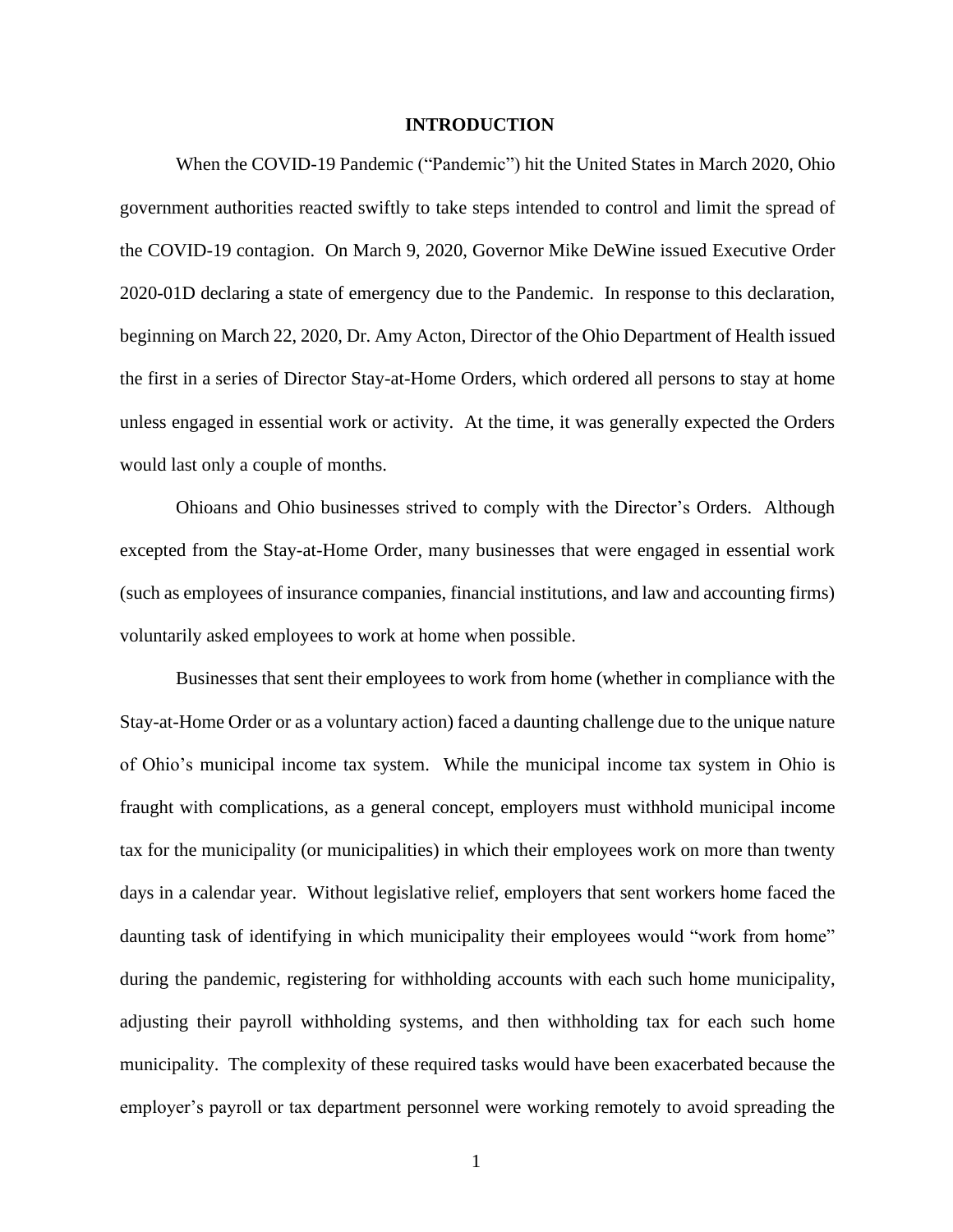COVID-19 virus. Further, many municipal income tax officials were also not working at their offices, thereby making it difficult to begin withholding for those other municipalities.

Fortunately, the Ohio General Assembly provided immediate relief for employers on the municipal income tax withholding dilemma. Specifically, Section 29 of Am. Sub. H.B. 197 ("Section 29") provided employers immediate relief from the municipal income tax withholding problems described above by providing that a "day" worked at an employee's home during the Pandemic could be treated as a "day" worked at the employee's principal place of work for municipal income tax withholding issues. Therefore, twenty-one days into the Pandemic, employers would not need to begin withholding municipal income tax to the work from home location and could simply continue to withhold tax and remit tax to the principal place of work municipality. The General Assembly's choice to use the word "day" in Section 29 is significant, as will be discussed herein, because "day" has a technical meaning that is relevant in only one area of municipal taxation – withholding. Specifically, the word "day" only matters with respect to an employer withholding safe harbor that employers are permitted to use to avoid withholding tax for certain occasionally entered municipalities.

Unfortunately, Columbus and many other municipalities have expanded their interpretation and application of Section 29 beyond its actual purpose, but perhaps more importantly, beyond its actual language. As a result, taxpayers are being subjected to tax on income not earned in principal place of work municipalities, and bedroom/home communities are being denied appropriately due municipal income tax for worked performed at home.

#### **STATEMENT OF INTEREST OF AMICI CURIAE**

The Amici Curiae, House Majority Floor Leader William Seitz, House Majority Whip Don Jones, House Majority Assistant Whip Cindy Abrams, House Ways and Means Committee Chair Derek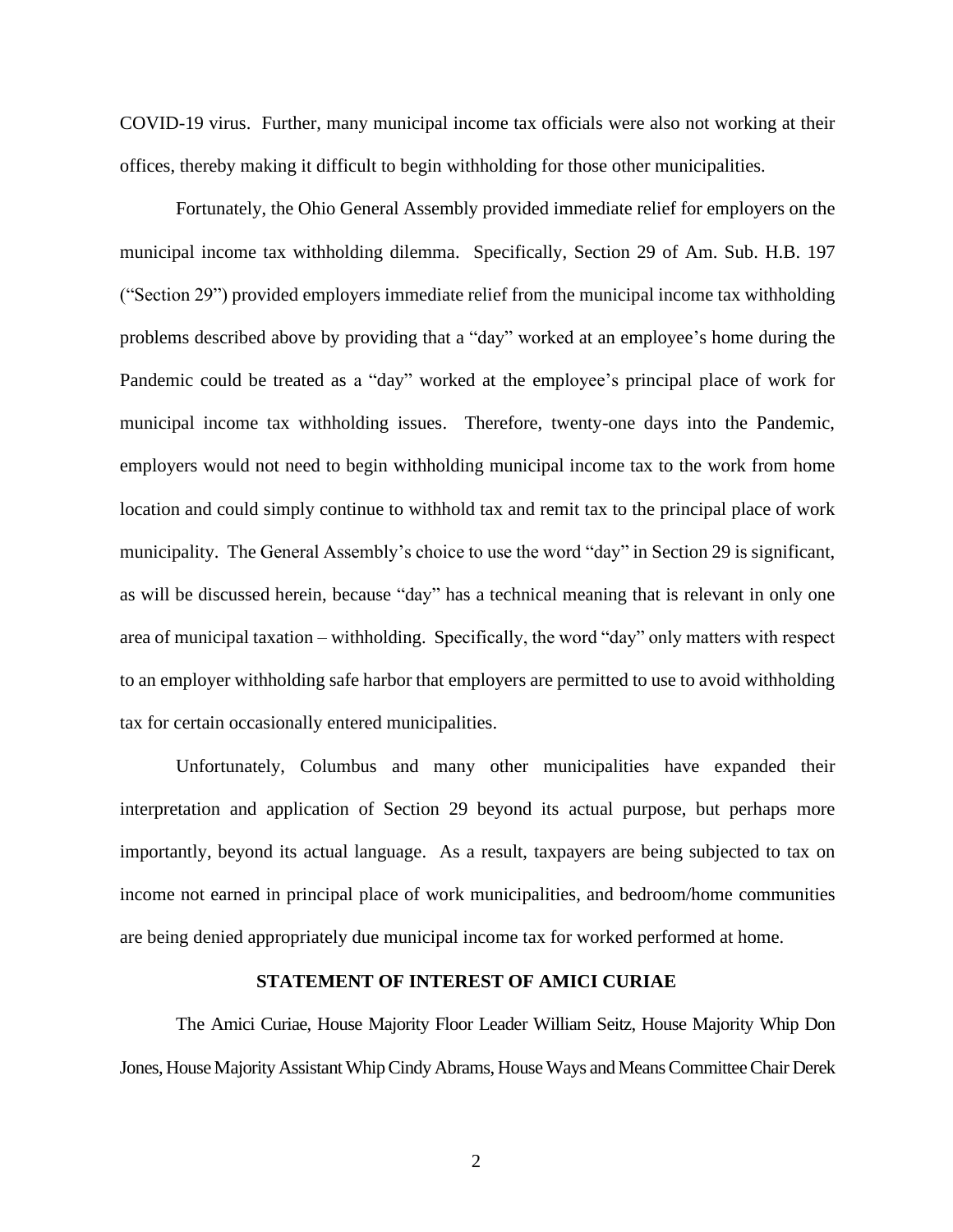Merrin, House Financial Institutions Committee Chair Kris Jordan, and Senate Small Business and Economic Opportunity Committee Vice-Chair George Lang were members of the Ohio General Assembly when Section 29 was enacted. Amici's primary interest is that the original intent and plain language of the legislative language was not recognized and properly applied in this case by the Tenth District Court of Appeals. This fundamental failure will likely adversely affect hundreds of thousands of Ohio citizens who could be deprived of rights to obtain refunds of tax remitted to municipalities by their employers when the income upon which that tax was withheld and paid to those municipalities is not taxable by those municipalities. As discussed below, Section 29 only applied to employer withholding. It was not intended to apply to taxability of wages earned by taxpayers, i.e., Section 29 was not intended to provide that an employee's wages could be taxed by a municipality other than that in which the wages were earned (other than the employee's residence municipality).

## **STATEMENT WHY THIS CASE INVOLVES A MATTER OF PUBLIC OR GREAT GENERAL INTEREST AND A SUBSTANTIAL CONSTITUTIONAL QUESTION**

The decision of the Tenth District Court of Appeals, if left standing, will adversely affect potentially hundreds of thousands of Ohio workers who worked remotely during the Pandemic. The Tenth District's holding that the wages of these remote workers could be taxed by their principal place of work municipality even if the workers did not perform work in those municipalities, in addition to raising a substantial constitutional issue, is fundamentally flawed because it is based on a gross misinterpretation of Section 29. Section 29 was enacted solely to provide relief for employers from the significant difficulties that would have resulted from the requirement that they change their withholding systems to withhold for the municipalities where the workers worked remotely rather than the regular workplace municipalities for the relatively short period covered by Section 29. Section 29 did not change, and was not intended to change, the fundamental rule that an employee's wages are taxable by the municipality in which the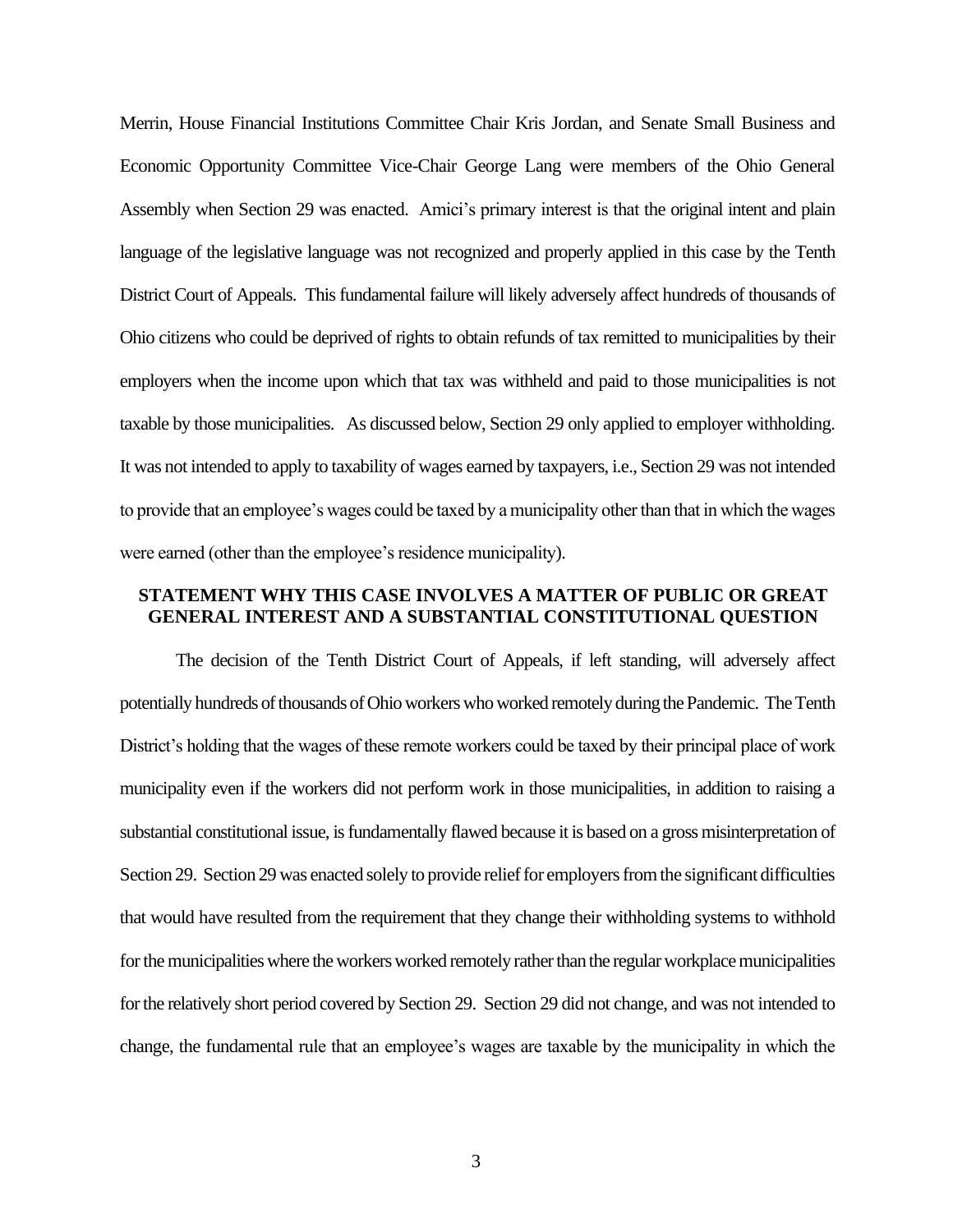employee earns those wages. Because this fundamental misreading of Section 29 could impact hundreds of thousands of Ohio workers, this case involves a matter of public or great general interest.

In the recent biennial budget bill, Am. Sub. H.B. 110, the General Assembly was able to address this problem for the then open Tax Year 2021 to clarify that Section 29 was only intended to apply to municipal income tax withholding provisions and was not relevant in deciding where the income was ultimately taxable to the wage-earning employees.<sup>1</sup> However, the Court, whether in this case or the next, will be required to resolve the taxability issue for Tax Year 2020 that will affect a great number of Ohio taxpayers. We encourage the Court to accept jurisdiction and hold that the actual language used in Section 29 merely allowed employers to continue to withhold to the principal place of work municipality instead of withholding to the bedroom/home municipality for what most authorities believed would be a period of a couple of months.

Even if Section 29 could be read as having attempted to allow a municipality to impose tax on wages of an employee that were not earned for services performed in the municipality (notwithstanding its deliberate use of the technical term "day" which indicates that is not the correct interpretation), such attempt does not survive the Ohio and U.S. Constitution's Due Process Clauses, because it would result in illegal extraterritorial taxation.

Accordingly, this case involves both a matter of public or great general interest and a substantial constitutional question.

<sup>&</sup>lt;sup>1</sup> In Am. H.B. No. 110, Sections 610.115 and 757.40 stated that Section 29 of Am. Sub. H.B. 197, as amended by Am. H.B. No. 110, applied only for withholding purposes and the 20-Day Occasional Entrant Withholding Exception with respect to Tax Year 2021, and that Section 29 did not apply for purposes of determining the employee's ultimate tax liability. The General Assembly specifically chose not to address Tax Year 2020's taxability issue in Am. H.B. No. 110 because Tax Year 2020 was a closed Tax Year and because actions had already been commenced in the judicial system, thereby deferring such decision to the judiciary.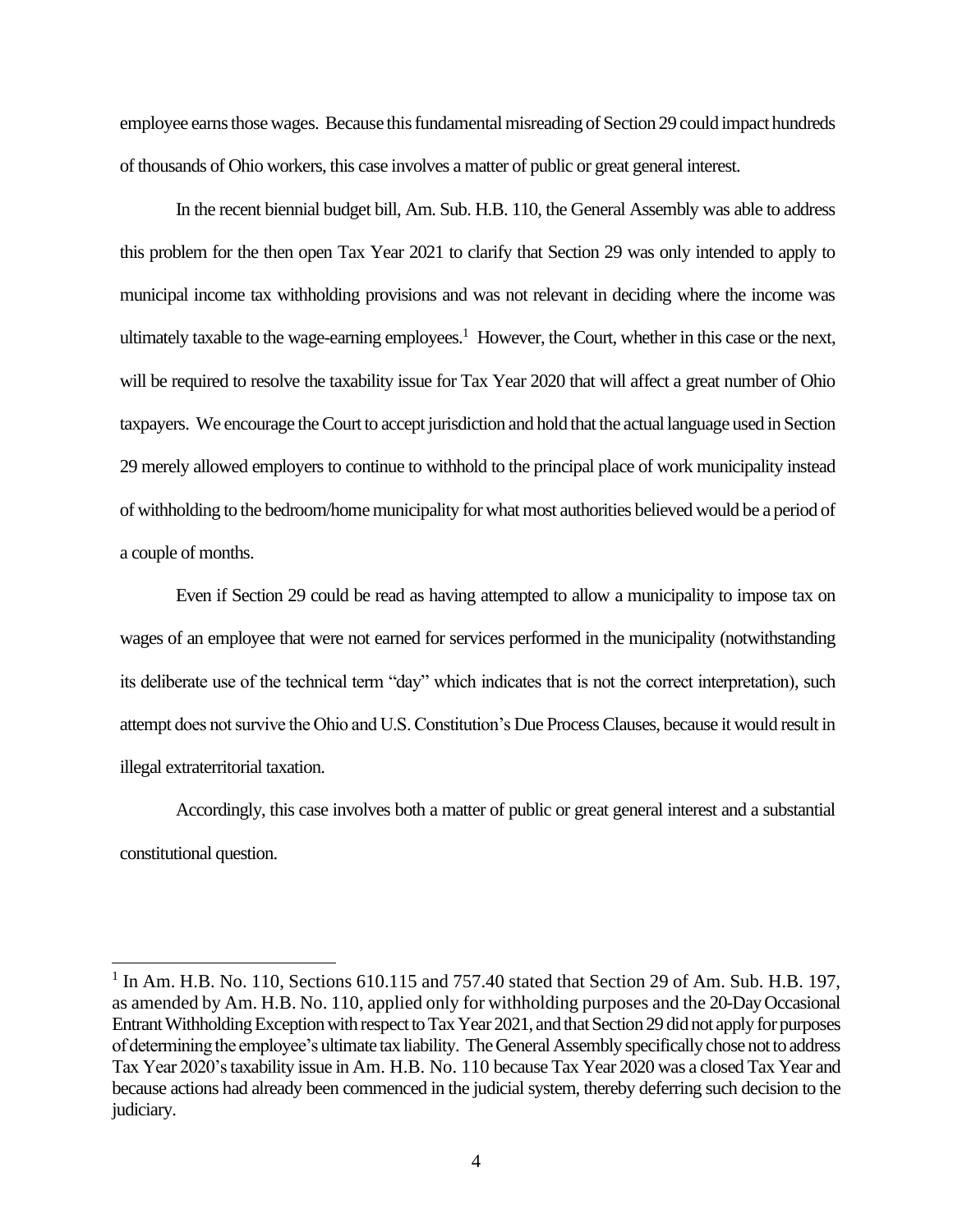#### **ARGUMENT**

## **Proposition of Law No. 1:**

*While the Tenth District Court of Appeals properly determined that the General Assembly had authority under the Ohio Constitution to enact Section 29 of Am. Sub. H.B. 197, the Court of Appeals failed to properly interpret and apply the technical language of Section 29, which applies only to the withholding obligations of employers and not to where an employee's wages are taxable.*

#### 1. Ohio's General Municipal Income Tax Withholding Rule – R.C. 718.03.

Under Ohio's Home Rule provision and R.C. 715.013, Ohio municipalities have broad authority to impose an income tax, so long as that tax is done in accordance with the provisions and limitations provided in Chapter 718 of the Ohio Revised Code. The General Assembly has authority to limit municipal taxation, but not to expand it. Ohio Constitution Art. XIII, Sec. 6; Art. XVIII, Sec. 13., *Athens v. McClain,*  163 Ohio St.3d 61, 2020-Ohio-5146*.*

If a municipality imposes an income tax, employers are generally required (unless the 20-Day Occasional Entrant Withholding Exception applies as a safe harbor or if other exceptions apply) to withhold tax on all qualifying wages earned for services performed in such municipality, whether for one day, one hour or one minute. It is the actual amount of wages earned while **in** the municipality that is generally taxable. This is often referred to as the "General Withholding Rule." R.C. 718.03.

#### **2. 20-Day Occasional Entrant Withholding Exception – R.C. 718.011.**

Employees may occasionally work in multiple municipalities throughout the year. To alleviate the burden of withholding taxes in all occasionally entered municipalities as required under the General Withholding Rule in R.C. 718.03, employers may instead choose to withhold to the employee's "principal place of work" for time worked in other municipalities so long as the employee has not spent more than twenty days working within such occasionally entered municipality. This exception to the General Withholding Rule is contained in R.C. 718.011 and is referred to as the 20-Day Occasional Entrant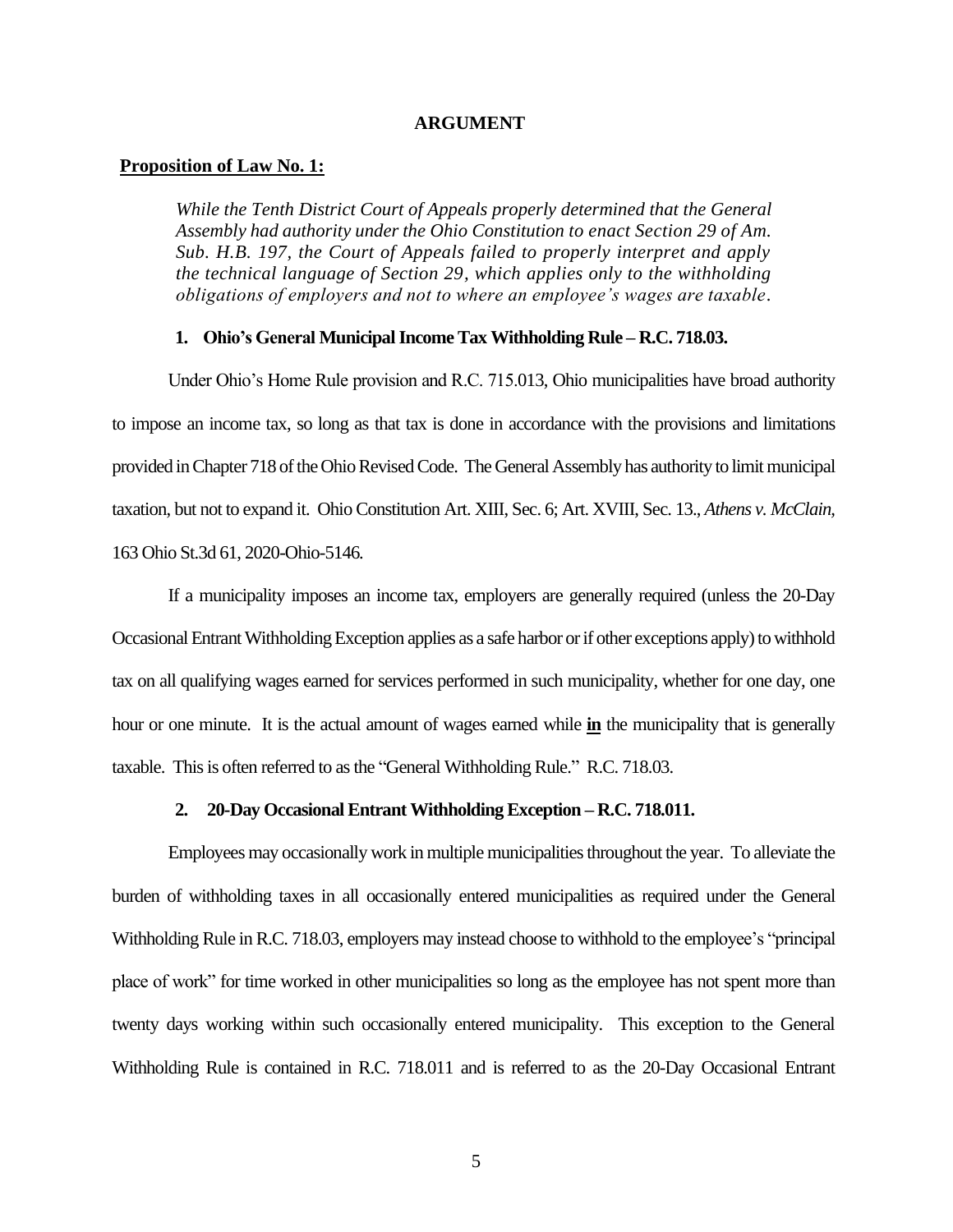Withholding Exception (hereinafter "20-Day Withholding Exception"). The 20-Day Withholding Exception has been part of the law since Tax Year 2016. See Sub. H.B. 5 from the 130<sup>th</sup> General Assembly.

R.C. 718.011's entire purpose is to establish an employer withholding convenience and de minimis rule, whereby employers are relieved from withholding tax for a particular municipality unless their employees spend at least twenty-one days performing services within that municipality. In "counting to twenty-one days," the law provides that certain tasks are deemed to occur at the employee's "principal place of work" for purposes of counting any particular "day" as having been within a particular municipality (or not). However, those enumerated activities are deemed to occur at the principal place of work only for purposes of the twenty-day safe harbor. Nowhere in the entirety of Chapter 718 is there any provision that states that those "deemed" activities are where the income was **earned** by the employee for purposes of imposing municipal income tax. *Tammy Aul Jones v. City of Massillon*, BTA No. 2018-2173 (Mar. 29, 2021), 2021 WL 1270305.

#### **3. Withholding Does not Determine Where the Income is Taxed.**

It is longstanding policy that withholding responsibilities of an employer are distinct from the taxability of the income for the employee. The Ohio Board of Tax Appeals recognized this difference in *Tammy Aul Jones v. City of Massillon*. In *Jones*, the taxpayer was a non-resident of Massillon, Ohio, and reported to work at the United States Postal Service ("USPS") office located within Massillon each calendar day, would perform some work there, and then drive a postal vehicle that was loaded at the Massillon office along a designated route to deliver letters and packages to addresses outside of Massillon's boundaries. Of the Taxpayer's time working for the USPS, 40% was performed within Massillon and 60% was performed outside of Massillon consistently on each calendar day.

Massillon claimed that it was entitled to tax the entirety of Jones' wages because the Massillon office was her principal place of work under R.C. 718.011(A)(7). In deciding against the City of Massillon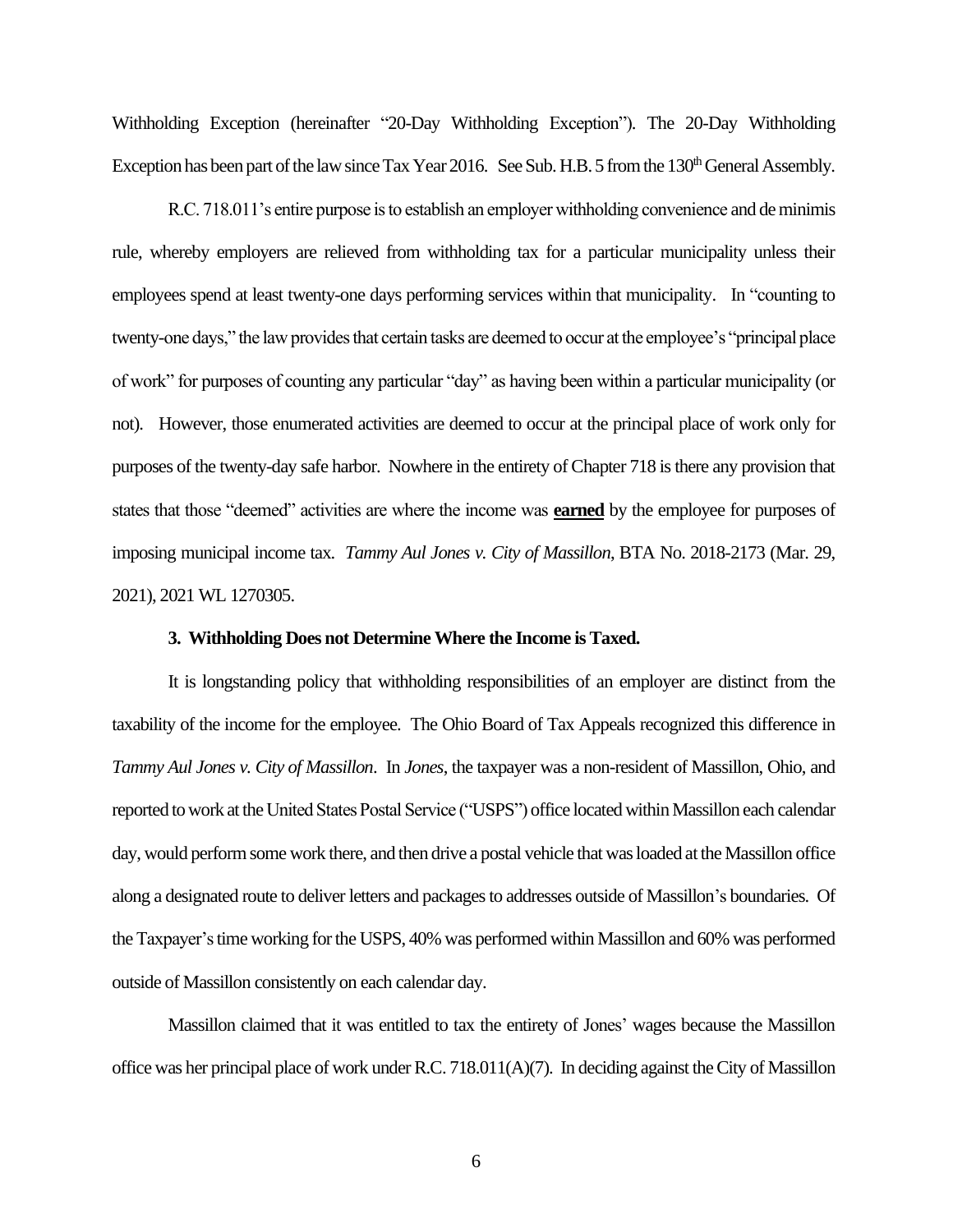and finding that only 40%, not 100%, of Jones' wages could be taxed by Massillon, the Board of Tax

Appeals also observed that:

R.C. 718.04 allows the municipality to levy an income tax and a withholding tax, and while the two are related, they are distinct, and each has its own set of requirements. For instance, the statute relied on by Massillon, commonly referred to as the "occasional entrant rule," provides a safe harbor for employers from the withholding requirement when the employee performs work in more than one location and spends twenty or fewer days in the taxing municipality. These rules do not define the employee's income tax liability and only reference the employer's duty (or lack thereof) to withhold. *Jones*, at 4.

The Board of Tax Appeals, Ohio's quasi-judicial body that hears most Ohio tax appeals, recognized that the 20-Day Withholding Exception provided in R.C. 718.011 applies only to withholding responsibilities of the employer and does not determine ultimate taxability of the wages of the employee. Since R.C. 718.011 solely addresses employer withholding issues, the City of Columbus's view on the meaning of Section 29, which addressed R.C. 718.011 and employer withholding, is misplaced.

## **4. R.C. 718.011(B)(2), sometimes referred to as the "preponderance of the day" test, highlights that the term "day" only applies in the context of withholding because without it one minute spent working in a municipality could count for being one "day" for purposes of the 20-Day Withholding Exception.**

To determine whether an employee who has worked in an occasionally entered municipality on a portion of any given calendar day should be treated as working for a "day" there (for purposes of counting to twenty-one days), R.C. 718.011(B)(2) provides a "preponderance of the day" test. R.C. 718.011(B)(2) was enacted as part of the 20-Day Withholding Exception to determine when a "day" is counted against the 20-day threshold for a particular municipality. It provides, "For the purposes of division (B)(1) of this section, an employee shall be considered to have spent a day performing services in a municipal corporation only if the employee spent more time performing services for or on behalf of the employer in that municipal corporation than in any other municipal corporation on that day." Note that it states, "For the purposes of division (B)(1), \*\*\*," which is the 20-Day Withholding Exception. The City of Columbus is effectively interpreting R.C. 718.011 and Section 29 as a taxing provision, or in the alternative, as a situsing of where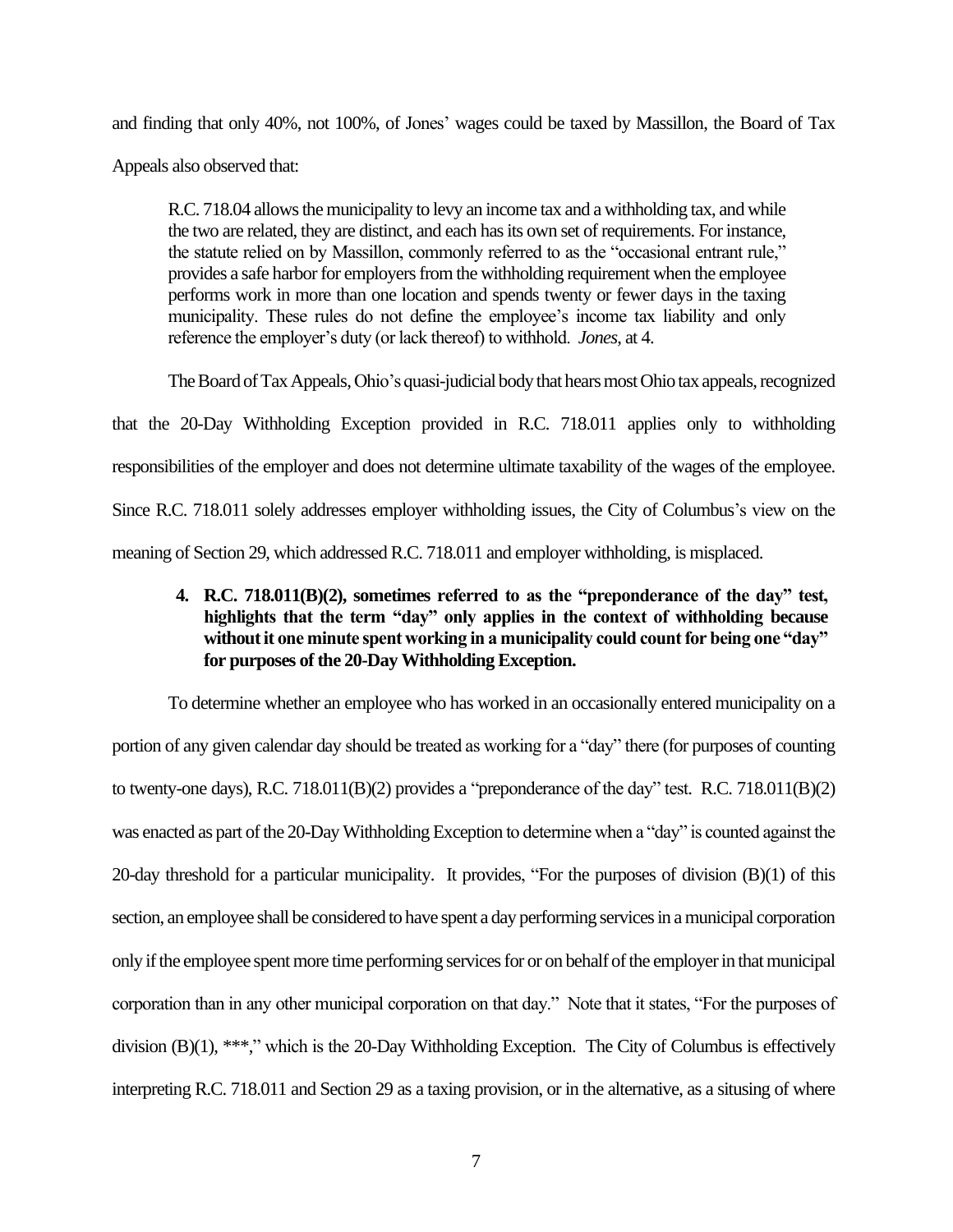income was earned provision, but that is not what R.C. 718.011 or Section 29 says or means. R.C. 718.011 is not a taxing provision, nor does R.C. 718.011 situs where income is earned for purposes of imposing tax. It is a safe harbor to simplify employer withholding. It clearly states that the deemed location is "for purposes of division  $(B)(1)$ " - (where the 20-Day Withholding Exception is codified) and does not determine the ultimate taxability of the wages in the hands of the employee.

#### **5. Language of Section 29 of Am. Sub. H.B. 197 Has Been Ignored**

Although not required to use the protections provided by the 20-Day Withholding Exception, many employers could initially use the 20-Day Withholding Exception to avoid collecting municipal income tax for the home municipalities for the first twenty days of employees working at home during the Pandemic. However, twenty-one days into the Pandemic, R.C. 718.03 (the General Withholding Rule) would require employers to begin withholding municipal income tax for the home municipalities because the protections of the 20-Day Withholding Exception would have been exceeded in the work from home municipality. This would have imposed a massive burden on employers because of the vast number of employees who began working at home during the Pandemic and because the employer's payroll and tax department personnel were not in the office and did not have the resources necessary to begin the withholding of tax in the work from home municipality that would otherwise have been required if not for Section 29.

The General Assembly addressed this practical problem of the Pandemic by expanding the 20-Day Withholding Exception to deem any "day" worked from home because of the Pandemic as a "day" worked in the employee's principal place of work. This is illustrated by the first phrase of Section 29, which provides, "Notwithstanding R.C. 718.011," i.e., notwithstanding that the employee worked more than twenty days in the home city.

Following that phrase, Section 29 continues, "and for purposes of Chapter 718." The reason this language is necessary is that wages withheld to the principal place of work impact other provisions of the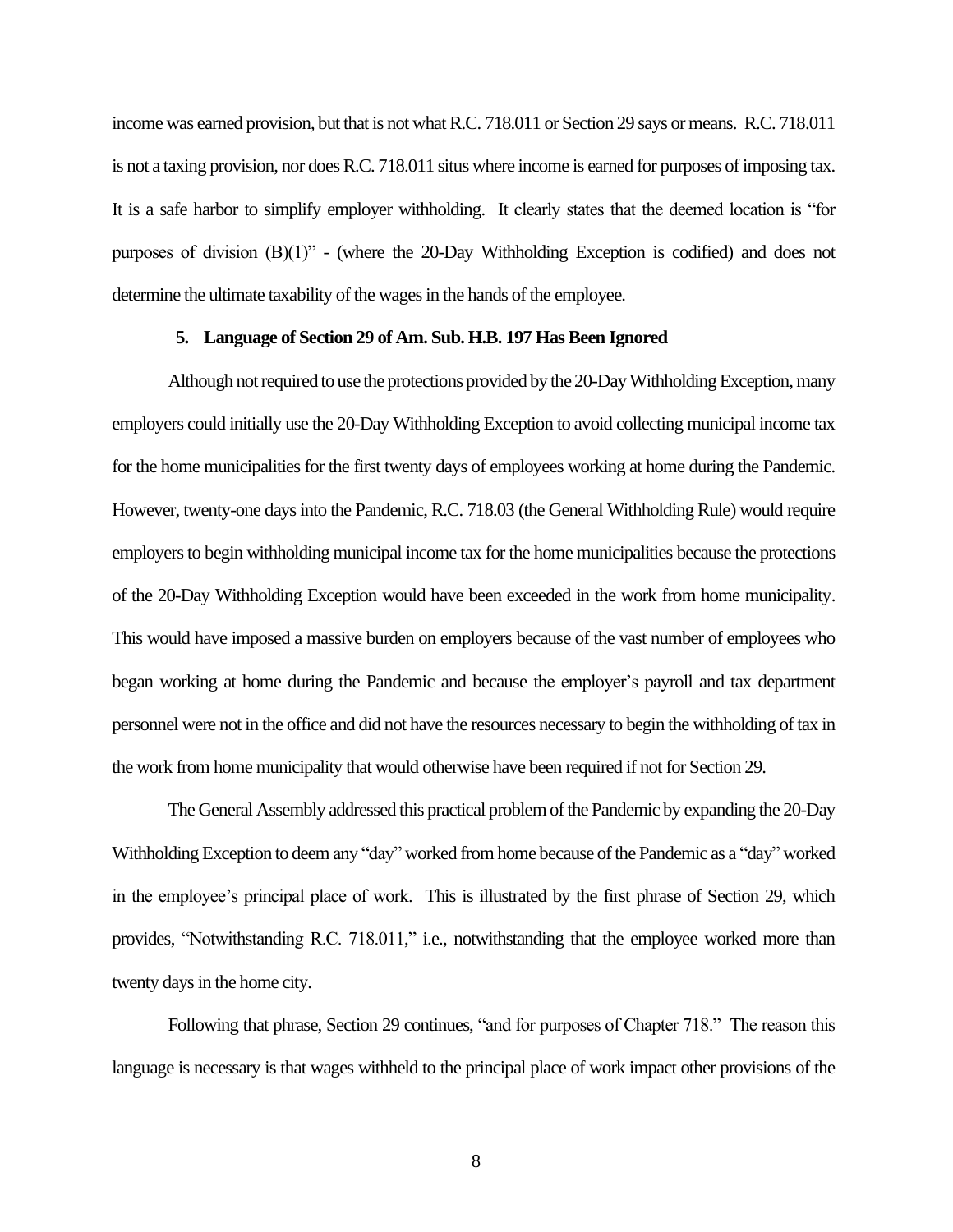municipal income tax that relate to R.C. 718.011. For example, R.C. 718.02(A)(2), dealing with the apportionment of wages for net profit tax purposes, directly refers to R.C. 718.011.

Section 29 of Am. Sub. H.B. 197 provides in part that:

Any "day" on which an employee performs personal services at a location, including the employee's home, to which the employee is required to report for employment duties because of the declaration shall be deemed to be a "day"' performing personal services at the employee's principal place of work.

The effect was to clearly ensure that the twenty-day threshold in R.C. 718.011 would not be exceeded in the home municipalities amidst the Pandemic, thereby allowing employers to continue to simply withhold to the principal place of work municipality.

## **6. Columbus and the Court of Appeals have ignored the technical meaning of the words used in Section 29 of Am. Sub. H.B. 197.**

Municipalities assert Section 29 applies to determine the taxability of the wages earned by employees. However, that interpretation is clearly not justified. The term "principal place of work" only has meaning in the context of the 20-Day Withholding Exception (i.e., withholding) provided in R.C. 718.011. Nowhere else in Chapter 718 is "principal place of work" relevant, nor is the use of the word "day" relevant.

If the General Assembly had intended to deem taxability to be in the principal place of work municipality for non-residents of that municipality, it would have used language from Chapter 718 that provides the determination of what is the "income" of a non-resident that is taxable by a municipality. R.C. 718.01(A) defines "municipal taxable income" to mean "income reduced by exempt income to the extent otherwise included in income and then, as applicable, apportioned or sitused to the municipal corporation under section 718.02 of the Revised Code." Then, R.C. 718.01(B)(2) defines "income" to be "all income, salaries, qualifying wages, commissions, and other compensation from whatever source earned or received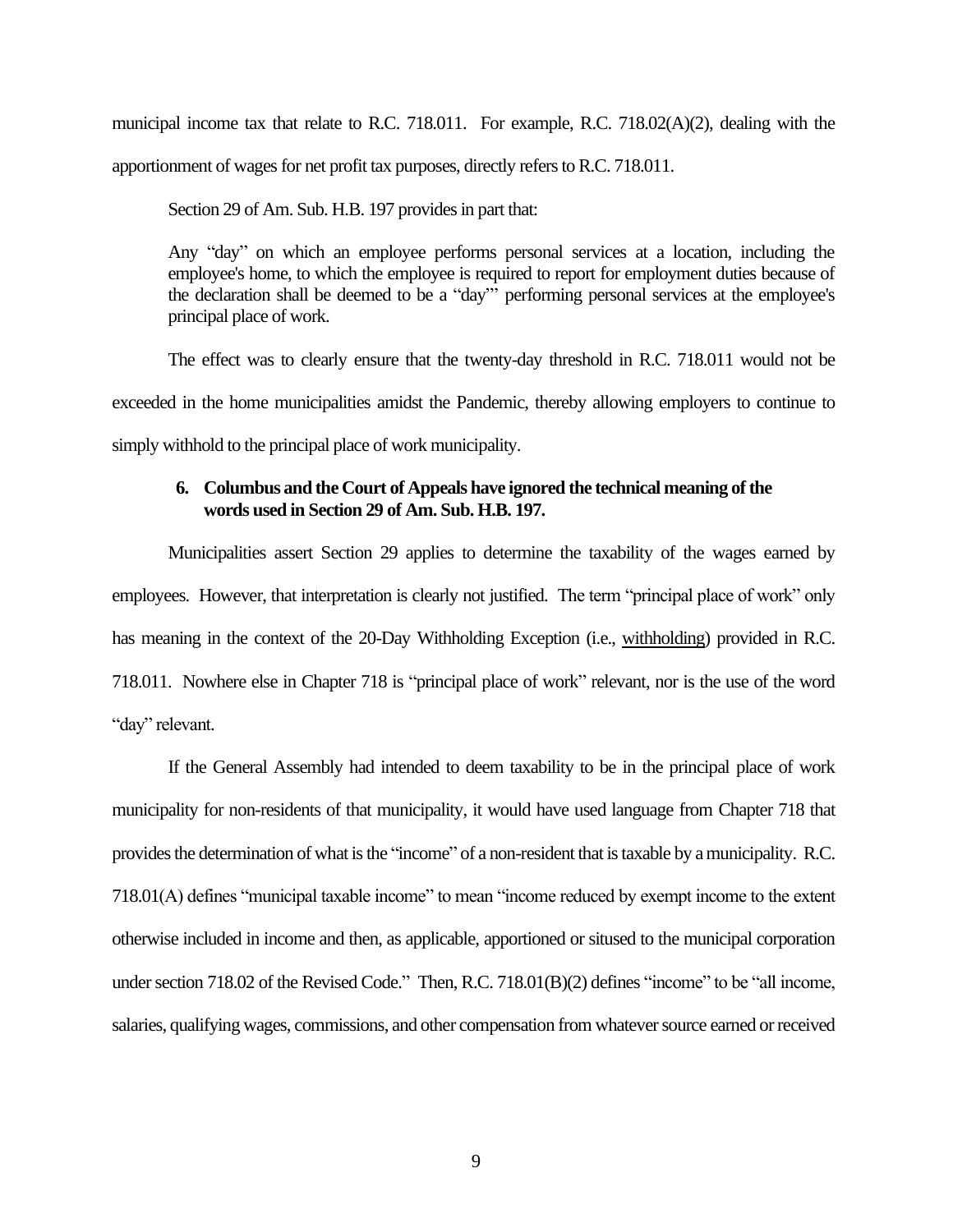by the nonresident for work done, services performed or rendered, or activities conducted **in** the municipal corporation." In short, a non-resident is only taxed on income earned in the municipality.

If the General Assembly had intended to deem an employee's wages as "taxable" in the municipality (in the hands of the employee), it would have stated something more akin to the "wages are deemed earned in the principal place of work." The General Assembly did not do that. Instead, it used a technical tax term referred to in Chapter 718 and merely characterized a "day" worked in the home municipality as a "day" worked in the principal place of work. This language is technical and only has context in Chapter 718 regarding employer withholding responsibilities and the 20-Day Withholding Exception. The term "day" cannot have both a technical meaning, as is clearly the case here, and be used by municipalities as applying its general meaning.

## 7. **Columbus' and the Tenth District's Interpretation and Application of Section 29 of Am. Sub. H.B. 197 Would Have Unintended Consequences Amidst the Pandemic.**

If the municipalities are correct in their interpretation that the language of Section 29 that provides, "shall be deemed to be a day performing personal services at the employee's principal place of work," it would create more problems than solutions, which the General Assembly did not intend. Examples of such complications that follow from Columbus' and the Tenth District's application of Section 29 include:

- Employers that followed the General Withholding Rule prior to the Pandemic and withheld tax for each municipality in which their employees worked would have needed to change their payroll systems and begin withholding tax on all wages to the employee's principal place of work. The 20-Day Withholding Exception is elective, and not required for employers, and Columbus' interpretation flips it on its head by asserting that it is a mandatory (and taxing) provision.
- To simplify withholding, employers and municipalities often have withholding agreements that deem how much of each employees' wages are earned among various municipalities. In this way, employers simply withhold that percentage of each pay period, regardless of where the employee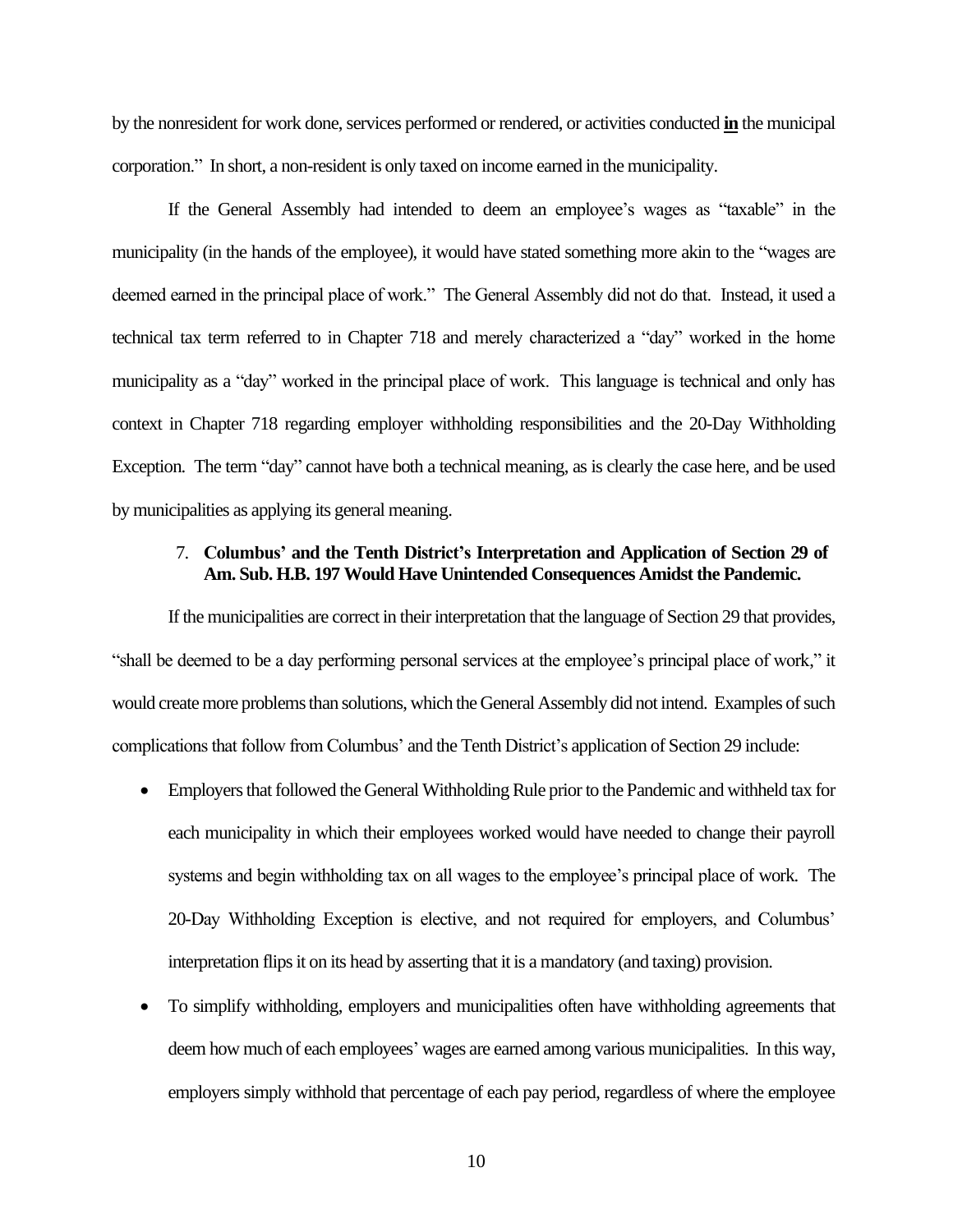works. If the language of Section 29 is as broad as Columbus maintains, employers would have been required to cancel those agreements amidst the Pandemic, increase withholding to the principal place of work municipality, and decrease it to other municipalities.

Under continuing law, the 20-Day Withholding Exception does not apply to professional athletes, and the professional teams must withhold tax, beginning on day one, for each municipality in which the professional athletes work, regardless of the 20-Day Withholding Exception described above. However, under Columbus' and the Tenth District's application of Section 29 as being a taxing provision, the athletes of the professional sports teams would owe tax on 100% of their salaries to their principal place of work municipalities, as opposed to where they performed services (playing games and practicing, for example). For example, when the Cincinnati Reds visited the Cleveland Indians (now Guardians) for two games in August of 2020 at the Indians ballpark in Cleveland, Ohio, the City of Columbus' and the Tenth District's application of Section 29 would have the Reds ballplayers owing the City of Cincinnati tax for services performed in Cleveland, even though Cleveland should be able to tax that income of the Reds ballplayers in Cleveland. Furthermore, both the Reds and the Indians ballplayers would owe all their municipal income tax to Cincinnati and Cleveland, respectively, for all their income for the entire period of 2020 after March 10, 2020, even income for services performed in different states, let alone not being performed at their home ballparks.

## **8. R.C. 718.01(B)(2) states that no Ohio municipality may tax a non-resident on income earned outside the municipality's borders.**

R.C. 718.01 provides, in part, that "(B) 'Income means \* \* \* (2) In the case of nonresidents, all income, salaries, qualifying wages, \* \* \* earned or received by the nonresident for work done, services performed or rendered, or activities conducted **in** the municipal corporation." A bedrock principle of taxing non-residents in a multi-jurisdictional context is that the income must be earned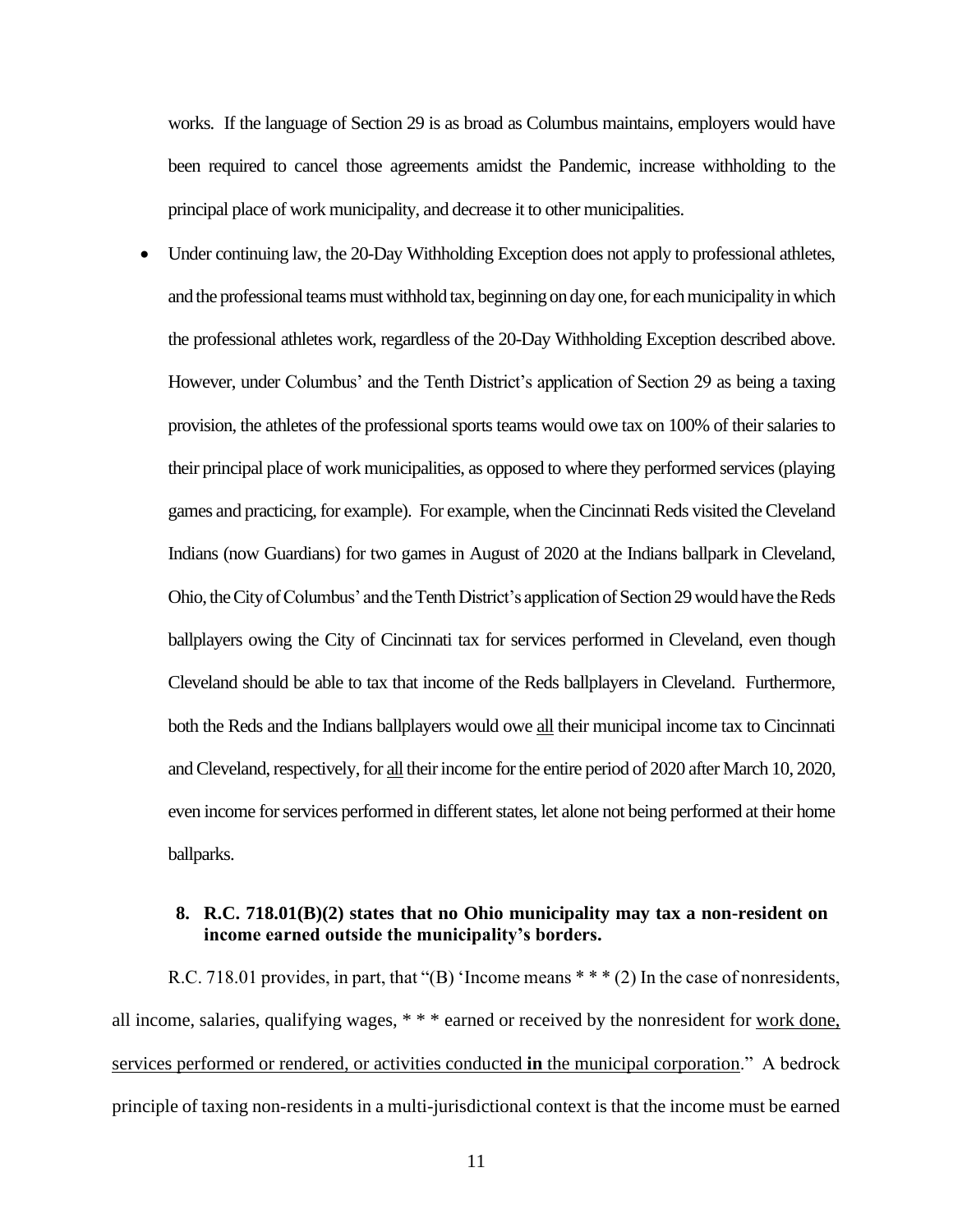by the non-resident *within* the taxing municipality that seeks to tax that income. R.C. 718.01(B)(2) states that in no uncertain terms. It uses the phrase "conducted in the municipal corporation" to limit the tax base for the imposition of a municipal tax to income derived within the municipal corporation.

R.C. 718.01(B)(2) does not state that wages earned on any "day" of performing personal services are subject to tax. Further, Section 29 only deems that a "day" spent working at the employee's home is a "day" of performing personal services at that location for purposes of the 20-Day Withholding Exception. Section 29 clearly does not amend R.C. 718.01(B)(2) to provide that a nonresident's qualifying wages are deemed "earned or received by the nonresident for work done, services performed or rendered, or activities conducted in the municipal corporation," to parrot the words of R.C. 718.01(B)(2).

**9. Section 29 of Am. Sub. H.B. 197 was an express act of limitation, under the Ohio Constitution Art. XIII, Sec. 6 and Art. XVIII, Sec. 13, limiting the ability of the home/bedroom communities to require employers to withhold tax to the home/bedroom communities after working from home during the Pandemic for greater than twenty days.**

The City of Columbus and the Court of Appeals' interpretation of Section 29 misunderstands the words the General Assembly used. The General Assembly did not expand municipal taxation by seeking to allow the principal place of work municipalities (here Columbus) to impose tax on income earned in the home/bedroom communities. Rather, the General Assembly imposed a limitation for withholding purposes, with respect to the home/bedroom communities. As mentioned above, "day" only affects the 20-Day Withholding Exception. The limitation enacted was very simple – the home/bedroom communities could not force employers to withhold tax for those home/bedroom communities because the General Assembly made that 20-Day Withholding Exception broader. The 20-Day Withholding Exception was the only provision of law that was affected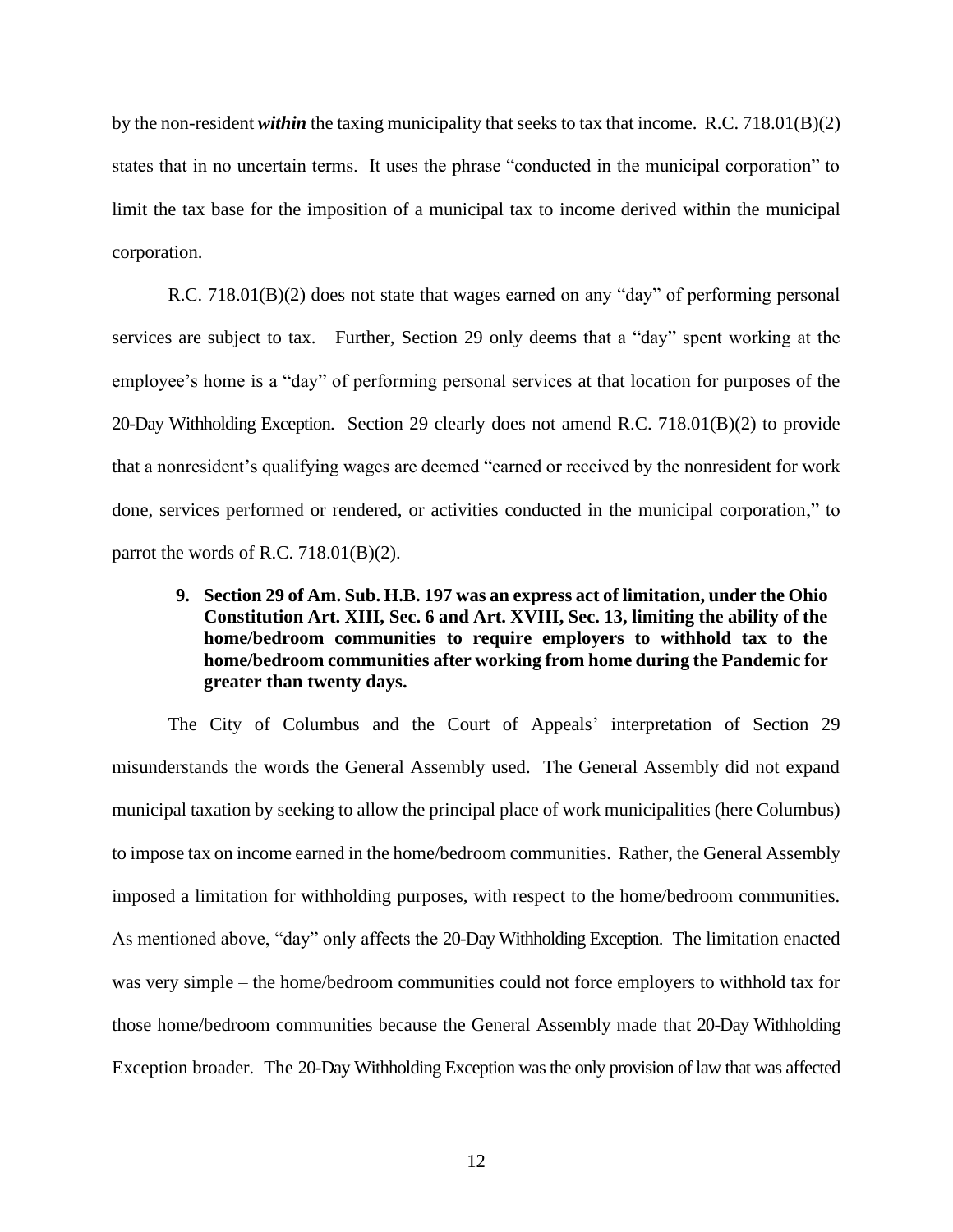by Section 29. Any assertion that Section 29 expands the ability of Columbus or any other municipality to tax income not earned inside the municipality would not be a limitation and instead would mean the General Assembly was "requiring" municipalities to tax income not supported by statute or ordinance. *Gesler v. Worthington Income Tax Bd. of Appeals,* 138 Ohio St.3d 76, 2013-Ohio-4986*.*

### **Proposition of Law No. 2**

*Under the Due Process Clause of the Ohio and U.S. Constitutions, and the Ohio Supreme Court's Decision in Hillenmeyer v. Cleveland Bd. of Rev., an Ohio municipality may not tax a non-resident on income earned outside the municipality's borders.*

#### **1.** *Hillenmeyer* **controls.**

*Hillenmeyer v. Cleveland Bd. of Rev*., 144 Ohio St.3d 165, 2015-Ohio-1623, reconsideration denied, *Hillenmeyer v. Cleveland Bd. of Rev*, 143 Ohio St. 3d 1407, 2015-Ohio-2747, cert. denied 577 U.S. 976 (2015), is dispositive of the issue in this case. The Court states, at ¶ 46, "Due process requires an allocation that reasonably associates the amount of compensation taxed with work the taxpayer performed within the city." In finding that Cleveland's method of taxing professional athletes violated the Due Process Clause of the U.S. Constitution, the Court stated that "Cleveland's power to tax reaches only that portion of a nonresident's compensation that was earned by work performed in Cleveland. The games-played method reaches income that was performed outside of Cleveland, and thus Cleveland's income tax as applied is extraterritorial." Id. at ¶ 39. The Court held that "Cleveland's games-played method imposes an extraterritorial tax in violation of due process, because it foreseeably imposes Cleveland income tax on compensation earned while Hillenmeyer was working outside Cleveland." Id. at ¶ 49.

**2. Three other municipal income tax cases,** *Wardrop, Vonkaenel***, and** *Tolliver***, conclude that employees may only be taxed by municipalities on the income earned in the taxing jurisdiction.**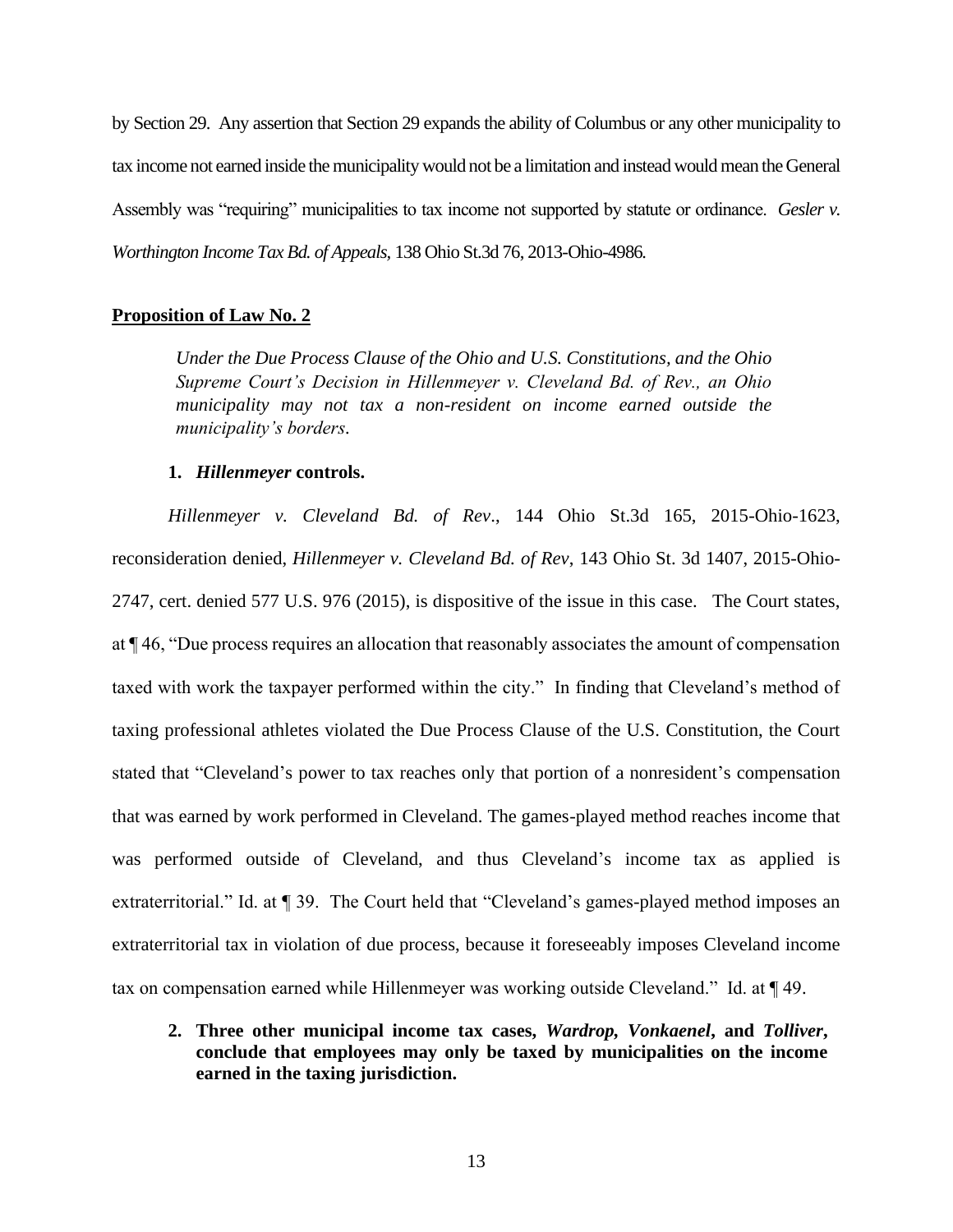The City of New Philadelphia enacted a municipal income tax ordinance that sought to tax "all payments made through a New Philadelphia employment or business address without any allocation to time spent working outside New Philadelphia compared to time working within New Philadelphia." Several U.P.S. workers, all of whom were non-residents of New Philadelphia, challenged the ordinance because the city sought to tax the portion of the income that they earned outside the city limits while delivering packages for U.P.S. The Fifth District Court of Appeals agreed that the city's tax provision was invalid, stating "we hold that the (city's ordinance) is unconstitutional to the extent that it imposes an income tax on the portion of the appellants' salaries attributable to work performed outside (the city)." *Stephen W. Vonkaenel v. City of New Philadelphia, Ohio*, 01-LW-0360, 2000AP 04 0041 (5th Dist. 2001).

The City of Middletown also sought to tax the income of non-resident individual taxpayers that was earned outside the city limits of Middletown. The Twelfth District Court of Appeals found that the city could not tax the individuals for work performed when they were outside the city. The ordinance at issue in that decision, as does R.C. 718.01(B)(2), stated that the tax was imposed "for work done or services performed or rendered in the City." *Wardrop v. City of Middletown Income Tax Rev. Bd*., 2008-Ohio-5298, CA2007-09-235 (12th Dist. 2008) found that the individuals could only be taxed for work done "in" the City, as opposed to on all of their income, wherever it was earned. In another case involving the City of Middletown, the city sought to tax all the income of non-resident truck drivers who did not work their entire work day within the City of Middletown. The Twelfth District Court of Appeals concluded that Middletown could not tax all the income and stated:

[T]he city of Middletown did not validly exercise its power to tax under Section  $890.03(a)(2)$  and violated the due process clause to the extent that the tax was imposed on the MG Drivers' salaries attributable to "work done" outside the city of Middletown. \* \* \* Accordingly, the tax liability of the MG Drivers is limited to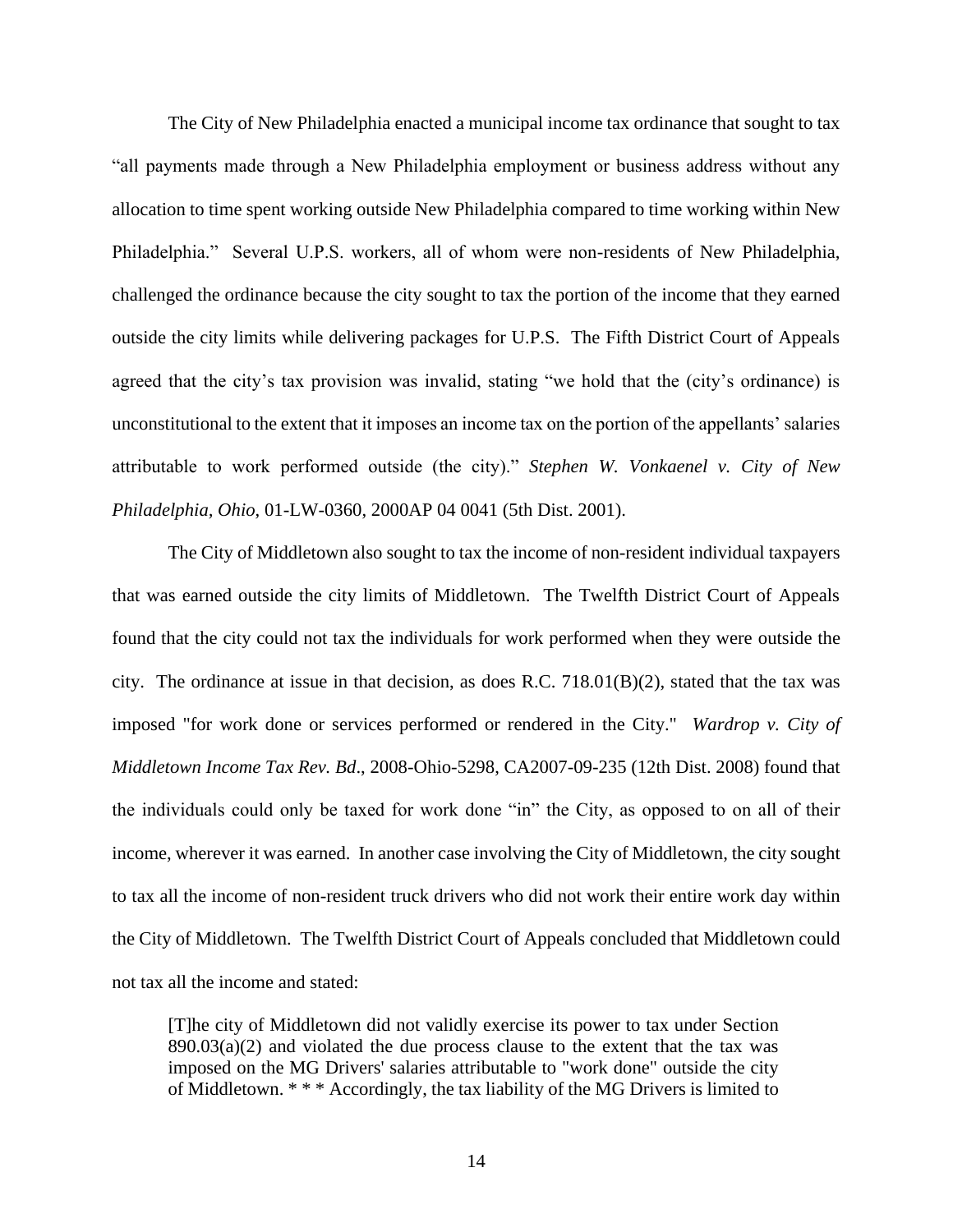their salaries attributable to "work done" within the city of Middletown. Having concluded that not all of their hours worked in 1997 were subject to the city of Middletown's income tax, we find that the MG Drivers are entitled to a refund based upon the hours that they were taxed for "work done" outside the city of Middletown. *Toliver v. City of Middletown*, Butler App. No. CA99-08-147 (12th Dist. 2000).

#### **CONCLUSION**

The General Assembly had the authority to do what it did in modifying the 20-Day Withholding Exception because of the Pandemic. The City of Columbus misinterpreted what the General Assembly enacted by misunderstanding the use of the word "day" and how it applies throughout Chapter 718 of the Revised Code. Even if the City of Columbus' interpretation were correct, the Due Process Clause prohibits a taxing authority from taxing wages earned outside the taxing authority's jurisdiction.

For the foregoing reasons, this is a case of public or great general interest and involves a substantial constitutional question. Therefore, the Court should accept jurisdiction to review the Tenth District's decision.

> Respectfully submitted, */s Thomas M. Zaino* THOMAS M. ZAINO (0041945) STEPHEN K HALL (0069009) RICHARD C. FARRIN (0022850) Zaino Hall & Farrin LLC Suite 3600, 41 South High Street Columbus, OH 43215 (614) 326-1120 tzaino@zhftaxlaw.com shall@zhftaxlaw.com rfarrin@zhftaxlaw.com

Counsel for *Amici Curiae, William Seitz et al.*